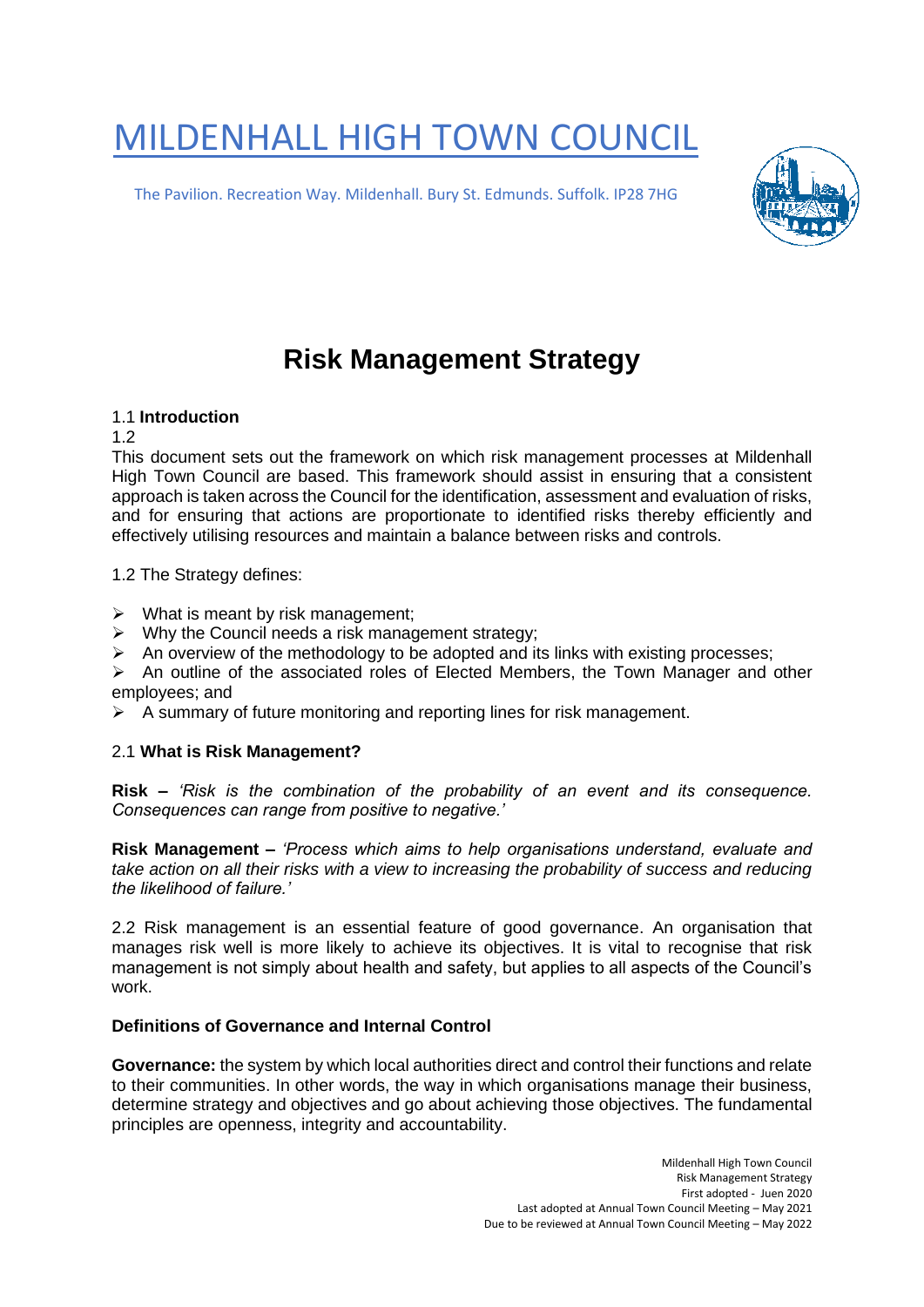**Internal control:** those elements of an organisation (including resources, systems, processes, culture, structure and tasks) that, taken together, support people in the achievement of business objectives. Internal financial control systems form part of the wider system of internal controls. *(Source: Audit Commission)*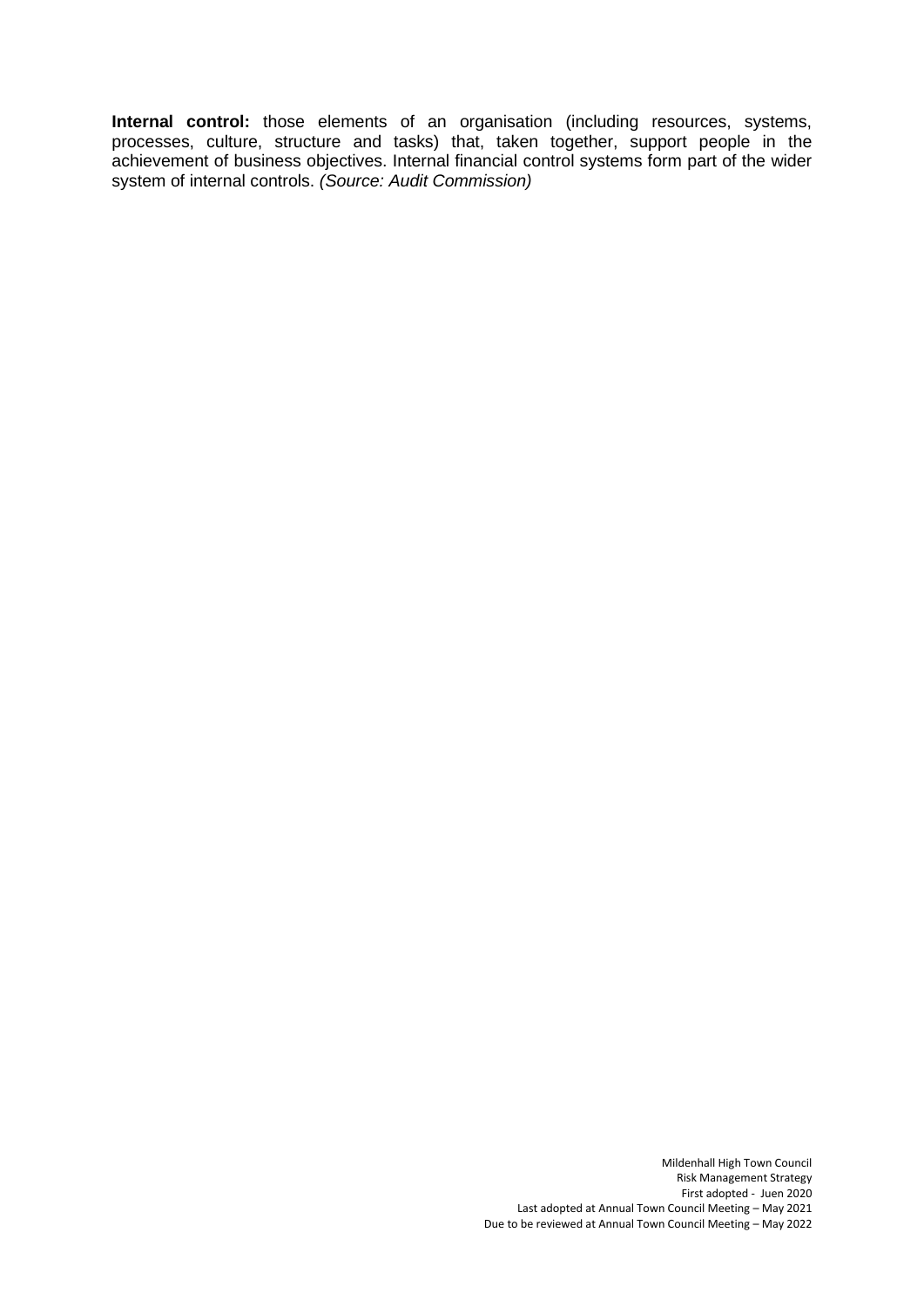**Responsibilities:** The guidance booklet produced by SALC and the Society of Local Council Clerks entitled "Governance and Accountability in Local Councils in England and Wales – A Practitioner's Guide" states that, as a minimum Members should:

 $\triangleright$  Take steps to identify key risks facing the council;

 $\triangleright$  Evaluate the potential consequences to the council if an event identified as a risk takes place; and

➢ Decide upon appropriate measures to avoid, reduce or control the risk or its consequences.

After identifying and evaluating the risks, councils need to decide upon appropriate measures to be taken in order to avoid, reduce or control the risk of their consequences. The council's internal auditor will have a role in reviewing the effectiveness of control measures that the Council decides to put in place. The external auditor will also take into account whether the risks are adequately controlled.

2.3 Risks can be classified into various types but it is important to recognise that for all categories the direct financial losses may have less impact than the indirect costs such as disruption of normal working. The examples below are not exhaustive:

**Strategic Risk –** a long term adverse impact from poor decision-making or poor implementation. Risks causing damage to the reputation of the Council, loss of public confidence, in a worst-case scenario Government Intervention.

**Compliance Risk –** failure to comply with legislation or laid down procedures or the lack of documentation to prove compliance. Risks exposure to prosecution, judicial review, employment tribunals, inability to enforce contracts.

**Financial Risk –** fraud and corruption, waste, excess demand for services, bad debts. Risk of additional audit investigation, objection to accounts, reduced service delivery, dramatically increased Council tax levels/impact on Council reserves.

**Operating Risk –** failure to deliver services effectively, malfunctioning equipment, hazards to service users, the general public or staff, damage to property. Risk of insurance claims, higher insurance premiums, lengthy recovery processes.

#### 3.1 **Why does the Council need a Risk Management Strategy?**

Risk management will strengthen the ability of the Council to achieve its objectives and enhance the value of services provided.

3.2 Strategic risk management is also an integral part of the performance management and service review process and as such is an important element in demonstrating continuous service improvement.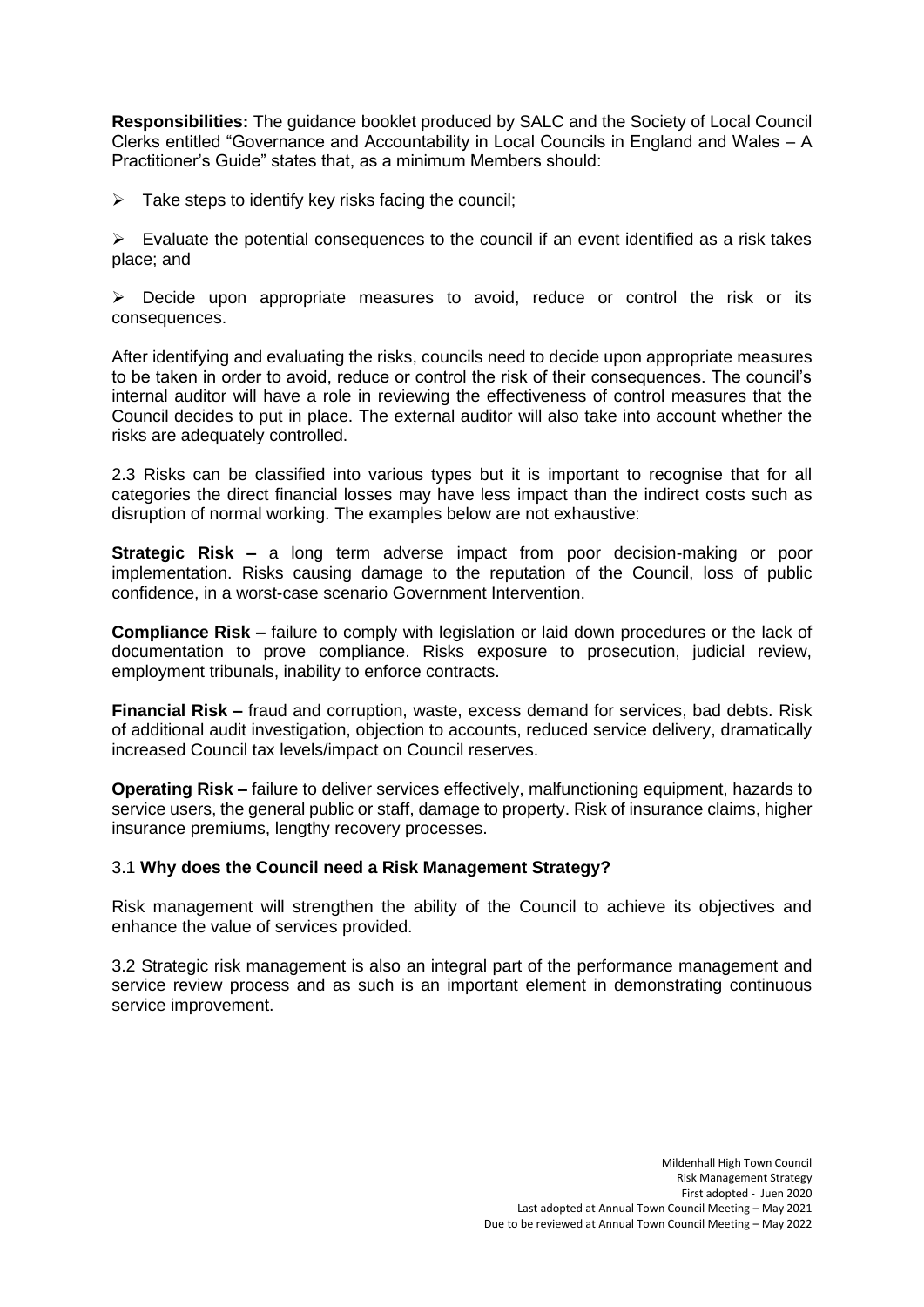3.3 There is an Audit requirement under the Accounts and Audit (England) Regulations 2001 (SI 2011/817) s.4(1) to establish and maintain a systematic strategy, framework and process of managing risk. Risks and their control will be collated in a Risk Register. A statement about the system of internal control and the management of risk will be included as part of the Annual Statement of Accounts and summarised in the Council's Annual Report.

# 4.1 **Risk Management Policy Statement**

Risk management is an integral part of the Council's management processes. It is aware that some risks can never be fully eliminated and it has in place a strategy that provides a structured, systematic and focussed approach to managing risk.

4.2 The Council recognises that it has a responsibility to effectively manage risks in order to protect its customers, employees, assets, liabilities and the communities it serves against potential losses, to minimise uncertainty in achieving its aims and to maximise the opportunities to achieve its vision.

# 4.3 **The objectives of this strategy are to:**

- Embed risk management through the ownership and management of risk as part of all decision-making processes
- Integrate risk management into the culture of the organisation in accordance with best practice.

#### 5.1 **What is the Risk Management Process?**

Implementing the Strategy involves identifying, analysing/prioritising, managing and monitoring risks.

5.2 **Risk Identification –** identifying and understanding the hazards and risks facing the Council is crucial if informed decisions are to be made about policies or service delivery methods. The risk associated with these decisions can then be effectively managed. All risks identified will be recorded in the Council's Risk Register.

5.3 **Risk Analysis –** Once risks have been identified they need to be systematically and accurately assessed using proven techniques, such as the LCRS Risk Management System. Analysis should make full use of any available data on the potential frequency of events and their consequences. If a risk is seen to be unacceptable, then steps need to be taken to control it or respond to it.

#### 5.4 **Risk Prioritisation**

#### **Severity Risk Ranking (P\*S)**

An assessment should be undertaken of the impact and likelihood of risks occurring, with impact and likelihood being scored as the table below: **Probability**